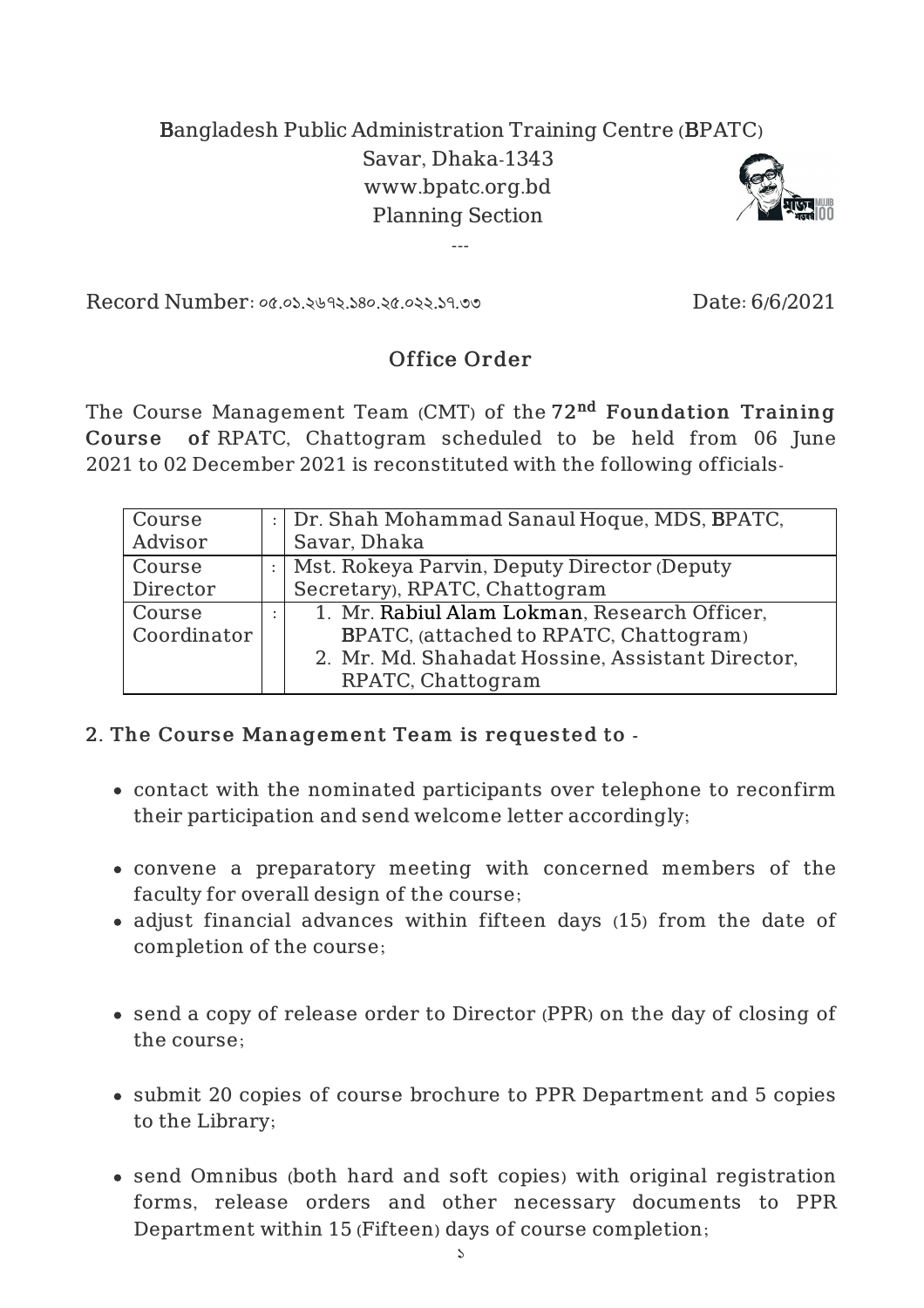- prepare three volumes of Omnibus according to the guidelines of PPR Department. Two sets of each volume should be prepared; one set is to be sent to the PPR Department and the other to Library for preservation. Omnibus (three volumes) will consist of all handouts, be arranged module-wise, must bear page number and there will be an index in it. Course name, duration and course management team are to be mentioned in a separate top-page. Moreover, a profile of guest speakers is to be added in a separate page;
- send pen picture of the participants of the course to the Evaluation Department & MOPA within 7 (Seven) working days of completion of the course;
- send soft copy of relevant papers to the programmer and MIS to publish on the BPATC's website.
- send a list of the participants to the Ministry of Public Administration (MOPA) and PPR Department of BPATC at the first day of the course; and
- send a copy of the release order to the Ministry of Public Administration (MOPA) and PPR Department of BPATC at the closing day of the course.
- 3. The course should run as per standard norms of the Centre.
- 4. The order is issued with the prior approval of the competent authority.

10-06-2021 Dr. Md. Mohoshin Ali Director Phone: 02224446607 Fax: 02224445029 Email: ppr.bpatc@gmail.com

Date: 6/6/2021

Record Number: ০৫.০১.২৬৭২.১৪০.২৫.০২২.১৭.৩৩/1(93) Copy for Kind Information and Necessary Action: 1) Faculty (All), BPATC, Savar, Dhaka.

২